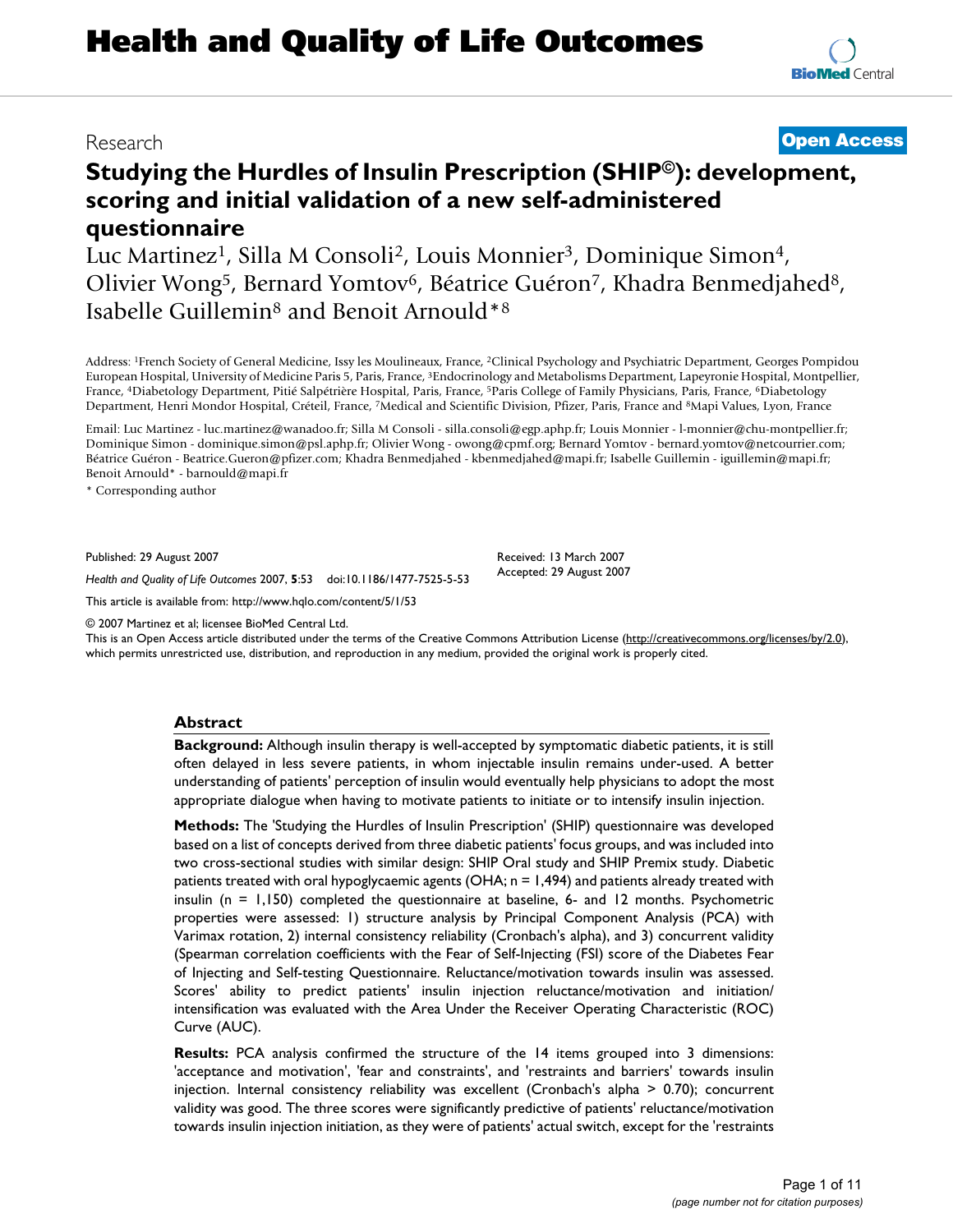and barriers' dimension. 'Acceptance and motivation' and 'fears and constraints' dimensions were also significantly predictive of patients' reluctance/motivation towards insulin intensification. By the end of the 12-month study, 179 of the initially OHA-treated patients had started insulin injections; 186 of the patients already treated with insulin had increased their injections.

**Conclusion:** The SHIP questionnaire provides reliable and valid assessment of diabetic patients' attitude towards insulin and injections. The predictive power of scores for patients' reluctance/ motivation and actual treatment decisions demonstrates encouraging potential for further application in clinical practice.

#### **Background**

Diabetes constitutes a major healthcare problem worldwide. It is a highly prevalent disease, still increasing due to population aging and growth, together with rising obesity and physical inactivity [1,2]. Most patients have type 2 diabetes with poor control level, leading to increased morbidity and mortality rates caused by complications [3]. The economic burden of diabetes is highly significant, due to direct medical costs along with indirect costs related to a loss of productivity and the chronic aspect of the disease [4-6]. There is increasing evidence showing that improved blood glucose control decreases diabetic complications [7-9]. Specifically, it has been reported that improved blood glucose control with insulin or sulfonylurea therapy decreased the progression of microvascular complications in patients with type 2 diabetes [10].

Oral anti-diabetic therapy is the most commonly used treatment for type 2 diabetes, but its long-term efficacy is limited. Despite being well-accepted by symptomatic diabetes patients, insulin therapy is still often delayed in less severe patients, and is rarely used as an alternative treatment [6,10-13]. Given the benefits of intensive therapy combining oral anti-diabetic drugs plus insulin, this delay and low acceptance for insulin therapy is concerning. According to Brunton et al., both provider and patient fear is one contributing factor, with insulin therapy viewed as a "last resort" treatment option for severe disease [14]. Patients delay insulin therapy because of the lack of obvious symptoms at the beginning of the disease, and because of physicians' fears about reducing the quality of life of patients when starting insulin [15]. This may in turn have important negative impacts on patients' well-being [16]. Yet, a two-year prospective descriptive study showed that insulin therapy initiation in relatively asymptomatic type 2 diabetes patients who were treated with diet and/or hypoglycaemic agents resulted in improved glycaemia control, without major adverse influences on patients' quality of life [15]. A recent randomised controlled trial reported that patients who were offered inhaled insulin opted more frequently for a treatment that included insulin than patients in the control group who were offered standard treatments [17].

Questionnaires exist that assess perceptions of diabetes patients regarding insulin therapy. Amongst them, the Insulin Delivery System Rating Questionnaire (IDSRQ) and the Insulin-Therapy-Related Quality of Life questionnaire (ITR-QoL) are specifically designed to measure patients' satisfaction with insulin delivery systems and/or their preference [18,19]; others, such as the Diabetes Treatment Satisfaction Questionnaire (DTSQ), the Insulin Treatment Satisfaction Questionnaire (ITSQ) and the triad of measures (i.e. Satisfaction Measure, Symptom Measure and Productivity Measure) proposed by Brod and colleagues aim at assessing patients' satisfaction with insulin treatment regimen [20-22]. Cappelleri et al. highlighted the contribution of treatment convenience and ease of use and social comfort as significant factors in diabetes patients' satisfaction [23]; recent studies from Brod and al. identified several factors (e.g. age, co-morbidity, treatment efficacy, weight gain) as contributing to patients' satisfaction [24], and suggested that satisfaction is not a static concept [25]. But so far, there is no questionnaire allowing the elicitation of patients' expectation and attitude towards insulin therapy, as well as predicting patients' intentions regarding insulin therapy. A better understanding of the reasons why patients so poorly accept insulin injection therapy would allow physicians to adopt the most appropriate behaviour and dialogue when having to motivate patients to initiate subcutaneous insulin injections or to intensify the number of insulin injections.

In this paper, we present the development and psychometric validation of a new self-administered instrument, the Studying the Hurdles of Insulin Prescription (SHIP©) questionnaire. The questionnaire aims at exploring motivation, fears, and barriers towards insulin injection therapy (type 2 diabetes patients treated with oral hypoglycaemic agents) or towards intensifying injections (type 1 or type 2 diabetic patients already treated with insulin injection). The ability of the questionnaire to predict patients' intentions regarding initiating or intensifying their insulin treatment, either as an injection or an inhalation, was evaluated.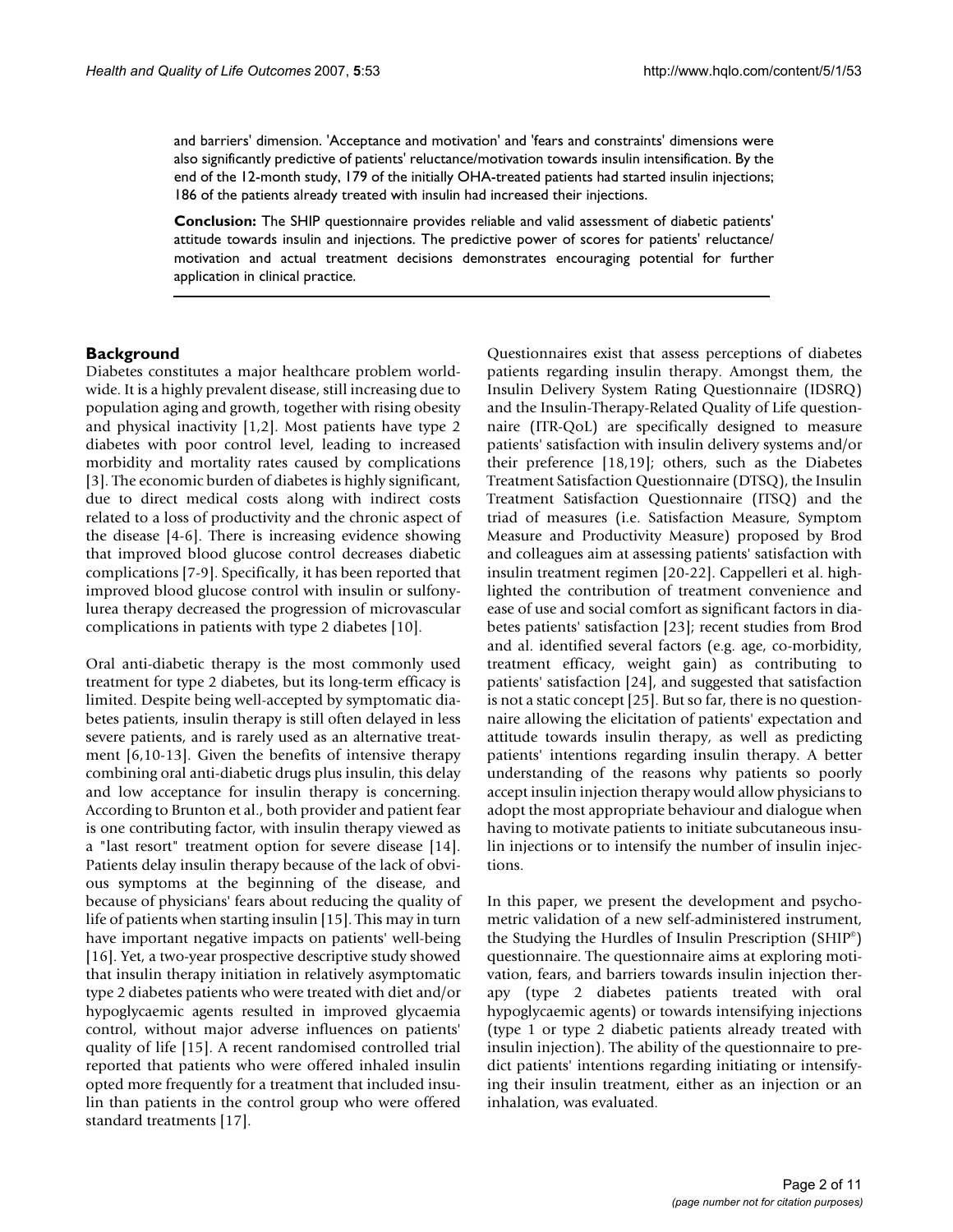### **Methods**

### *Development of the SHIP© questionnaire*

This qualitative phase led to the item generation and development of the pilot questionnaire. The overview of the phase is represented in Figure 1. First, three focus groups of type 1 and type 2 diabetes patients were used to capture fears, constraints and benefits regarding insulin therapy, insulin injections and insulin regimen step-up [26]. A list of detailed concepts was established from patients' own words, from which a test questionnaire was developed and validated by the Advisory Committee (AC) consisting of three diabetes specialists/endocrinologists, one psychiatrist and two general practitioners. The wording of the questionnaire was adapted to assess either the attitude of patients currently treated with oral hypoglycaemic agents (OHA) regarding a switch to insulin therapy, or the attitude of patients already treated with premix insulin regarding a step-up in the number of insulin injection. The item content of the SHIP<sup>®</sup> questionnaire is presented in Table 1. Its content validity was assessed twice, using patient cognitive debriefing among type 1 and type 2 diabetes patients [27]. The resulting pilot questionnaire was validated by the AC.

#### *Study design and patient populations*

The pilot SHIP<sup>®</sup> questionnaire was administered in two French multicentre cross-sectional studies conducted in parallel, with identical design but different populations of patients.

### *SHIP Oral Study*

Four hundred and twelve random general practitioners included about 1,500 ambulatory type 2 diabetes patients treated with at least two OHAs. Pregnant women and type 1 diabetes patients were excluded from the study. Type 2 diabetes patients treated with no or only one OHA, and those whose regimen added insulin were also excluded.

#### *SHIP Premix study*

Three hundred random diabetologists and endocrinologists included about 1,500 type 1 and type 2 diabetes patients treated with two daily injections of Premix insulin. Type 2 patients treated with OHAs only or with insulin other than two premix injections were excluded from the study.

For both studies, patients self-completed the SHIP<sup>®</sup> questionnaire at their first inclusion visit, at their physicians' practice. In order to assess the proportion of patients presenting symptoms of fear of injections, they were also asked to complete the Diabetes Fear of Injecting and Selftesting Questionnaire (D-FISQ) at baseline [28]. In parallel, patients had to fill out a record card for blood glucose control and hypoglycaemic treatment at the 6- and 12 month follow-up visits. At each of the visits, patients who



#### Figure 1

Overview of the qualitative phase of SHIP© questionnaire development.

did indeed start insulin injection treatment and those who intensified the number of injections were counted.

Each of the two populations was randomly divided into two subgroups based on a 2:1 ratio. One subgroup (two thirds of the total population) was used for the finalisation step (to shorten the pilot questionnaires and to define the process of scoring) and will be referred to as the 'finalisation dataset'; the second subgroup (one third of the total population) was used for the validation step, and will be referred to as the 'validation dataset'. Psychometric properties were defined with the corresponding cross-sectional populations of the two studies.

#### *Statistical analysis*

Principal Components Analysis (PCA) with Varimax Rotation was used to assess the SHIP<sup>®</sup> questionnaire structure in each study. Floor and ceiling effects were examined, and psychometric properties were further assessed. This included a Multitrait Analysis (MA) that evaluated the final structure of the questionnaire by describing item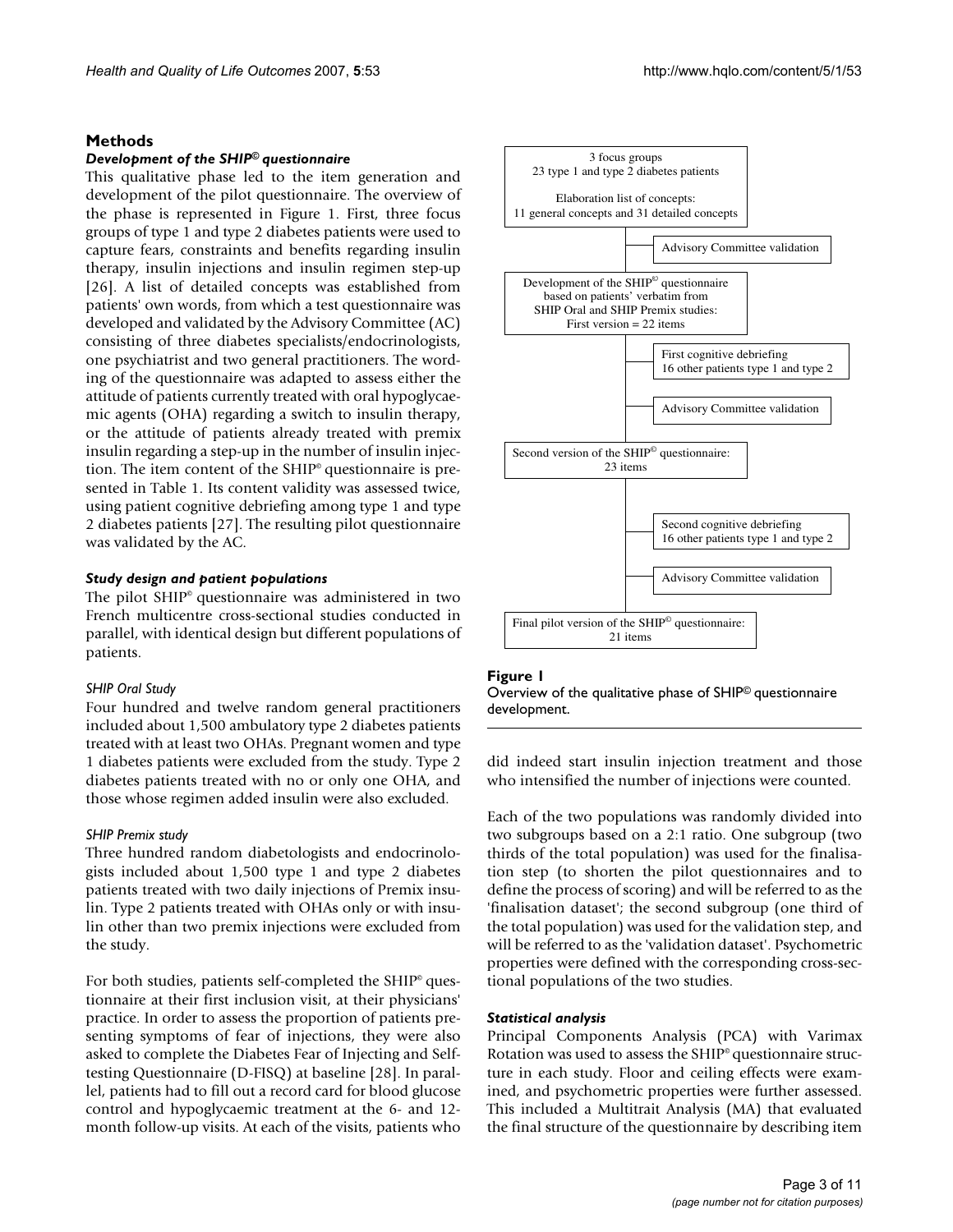a 1,478 = 1,487-9, due to missing data  $b$  1,130 = 1,141-11, due to missing data

c NA, not assessed

| <i>nd Quality of Life Outcomes 2007</i> , 5:53 |  |  |  |  |
|------------------------------------------------|--|--|--|--|
|                                                |  |  |  |  |

**Table 1: Item contents of the SHIP© questionnaire and Pearson correlation coefficients between items and dimensions performed with cross-sectional populations at baseline for SHIP Oral and SHIP Premix studies. Correlations > 0.40 are in bold**

| Item<br>contents                                                        | SHIP Oral Study ( $n = 1,478$ <sup>a</sup> ) |                          |                             |                                      | SHIP Premix Study (n = 1,130b) |                          |                             |                                      |
|-------------------------------------------------------------------------|----------------------------------------------|--------------------------|-----------------------------|--------------------------------------|--------------------------------|--------------------------|-----------------------------|--------------------------------------|
|                                                                         | <b>Missing</b><br>Data $N$ (%)               | Acceptance<br>Motivation | Fears<br><b>Constraints</b> | <b>Restraints</b><br><b>Barriers</b> | <b>Missing</b><br>Data N $(%)$ | Acceptance<br>Motivation | Fears<br><b>Constraints</b> | <b>Restraints</b><br><b>Barriers</b> |
| Willingness<br>because of<br>more<br>balanced<br>diabetes               | 12(0.80)                                     | 0.64                     | 0.20                        | 0.20                                 | 21(1.83)                       | 0.63                     | 0.23                        | 0.13                                 |
| Happy<br>because of<br>improvement<br>in quality of<br>living           | 11(0.74)                                     | 0.63                     | 0.23                        | 0.15                                 | 20(1.74)                       | 0.62                     | 0.23                        | 0.06                                 |
| Favourable<br>because of<br>easiness to<br>use of<br>treatment          | 14 (0.94)                                    | 0.64                     | 0.31                        | 0.27                                 | 20(1.74)                       | 0.68                     | 0.32                        | 0.23                                 |
| Advantage<br>because of a<br>less<br>restrictive<br>diet                | <b>NA</b> <sup>c</sup>                       | 0.57                     | 0.12                        | 0.11                                 | 20(1.74)                       | 0.50                     | 0.08                        | $-0.02$                              |
| Confidence in                                                           | 23 (1.54)                                    | 0.55                     | 0.11                        | 0.24                                 | 20(1.74)                       | 0.56                     | 0.17                        | 0.18                                 |
| physicians<br>Feeling<br>restricted<br>because of<br>self-              | 18(1.20)                                     | 0.23                     | 0.63                        | 0.32                                 | 13(1.13)                       | 0.28                     | 0.67                        | 0.35                                 |
| surveillance<br>Constraint<br>because of<br>dependency,<br>liberty loss | 17(1.14)                                     | 0.21                     | 0.63                        | 0.26                                 | 22(1.91)                       | 0.21                     | 0.62                        | 0.30                                 |
| Upset<br>diabetes is<br>getting worse                                   | 15(1.00)                                     | 0.04                     | 0.41                        | 0.21                                 | 22 (1.91)                      | 0.07                     | 0.47                        | 0.25                                 |
| Fear of having<br>more<br>hypoglycaemi                                  | 15(1.00)                                     | 0.11                     | 0.45                        | 0.37                                 | 22 (1.91)                      | 0.08                     | 0.48                        | 0.23                                 |
| a crises<br>Fear that<br>treatment<br>gets more<br>complicated          | 15(1.00)                                     | 0.35                     | 0.58                        | 0.41                                 | 18(1.57)                       | 0.38                     | 0.60                        | 0.42                                 |
| Bothered by<br>being seen<br>while injecting<br>insulin                 | 21(1.41)                                     | 0.24                     | 0.35                        | 0.71                                 | 17(1.48)                       | 0.10                     | 0.30                        | 0.61                                 |
| Fear that<br>people notice<br>I'm diabetic                              | 16(1.07)                                     | 0.17                     | 0.34                        | 0.57                                 | 19(1.65)                       | 0.08                     | 0.34                        | 0.57                                 |
| Bothered by<br>skin being<br>marked at<br>injection site                | 12 (0.80)                                    | 0.13                     | 0.29                        | 0.56                                 | 14(1.22)                       | 0.12                     | 0.28                        | 0.47                                 |
| Stressed<br>because<br>injections can<br>be painful                     | 14(0.94)                                     | 0.24                     | 0.39                        | 0.53                                 | 20(1.74)                       | 0.14                     | 0.35                        | 0.48                                 |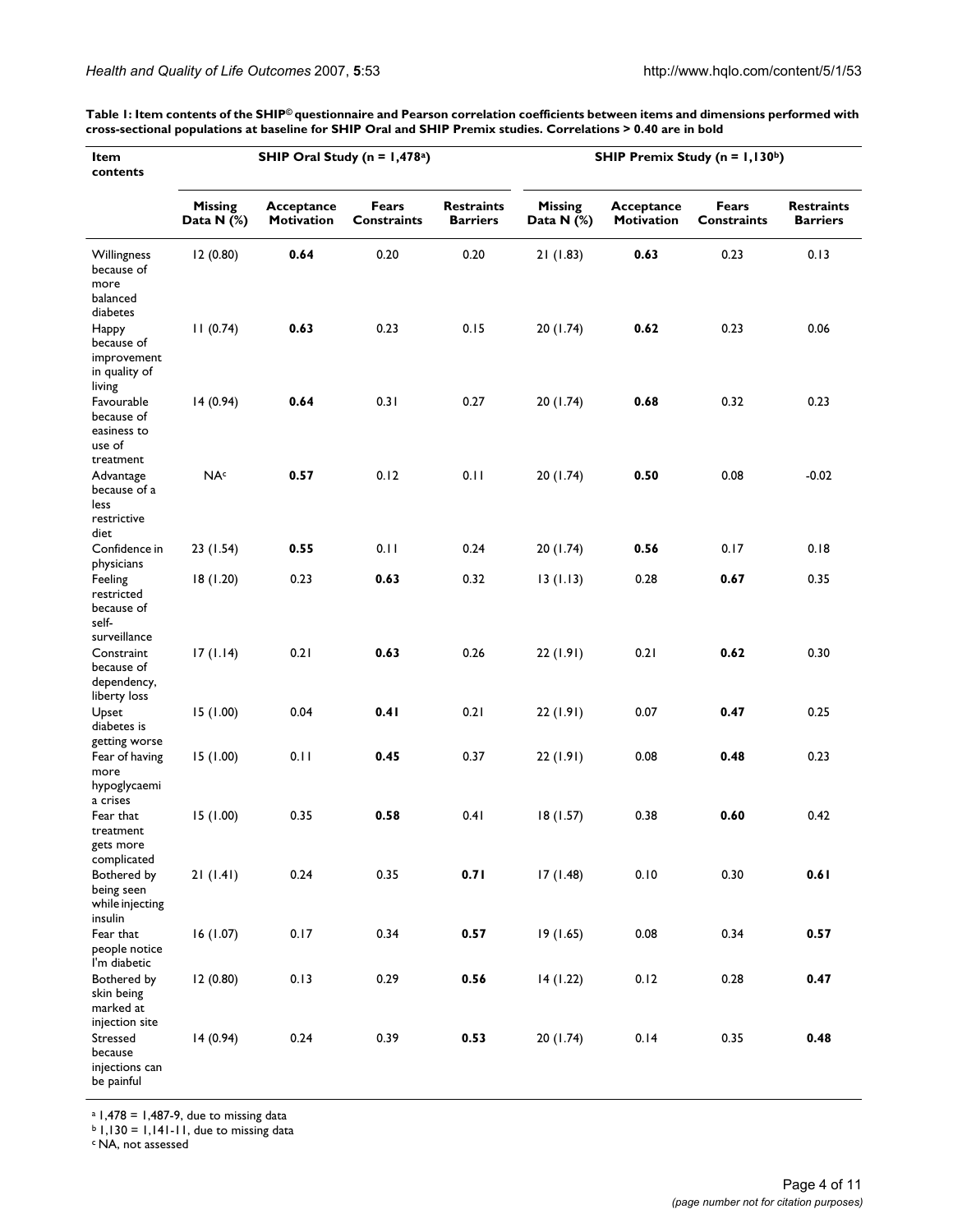convergent validity and item discriminant validity [29]. Convergent validity was confirmed when correlations between each item and its own scale were  $\geq 0.40$  [30]. Internal consistency reliability was determined using Cronbach's alpha coefficient [31], values greater than 0.70 indicating a high level of internal consistency [32]. Concurrent validity was evaluated between the Fear of Self-Injecting (FSI) score of the D-FISQ and the  $SHIP<sup>°</sup>$  questionnaire by calculating Spearman correlation coefficients [28]. Correlation coefficients ranging between 0.4 and 0.7 were considered as reflecting similar but no redundant concepts [33]. The discriminative power of the questionnaire was established by comparing groups of patients based on age, gender, type of diabetes, time since patients' diabetes had been diagnosed, HbA1c dosage, and the number of times physicians have talked about insulin therapy with their patients.

Descriptive analyses were completed by comparative tests (Mann-Whitney Wilcoxon and Kruskal-Wallis tests) for qualitative parameters, and by Spearman coefficient correlations for quantitative parameters.

The ability of the SHIP<sup>®</sup> questionnaire to predict actual change in patients' treatment regimen (initiation or intensification of insulin injections), as well as patients' intention (reluctance-motivation) to initiate or to increase insulin injections or inhaled insulin at the end of their inclusion visit, at 6 months and at 12 months was predicted by performing three univariate logistic regressions with each of the scores as a covariate. The predictive validity was determined by measuring the Area Under the Receiver Operating Characteristic (ROC) Curve (AUC) [34]. AUC was considered acceptable when higher than 0.70. First, univariate logistic regressions were realised in the 'finalisation dataset' in order to define the AUC for each of the items. Then, univariate logistic regressions were performed in the 'validation dataset', on the final questionnaire, in order to assess the predictive ability of each dimension. For the intention regarding injected or inhaled insulin items, patient responses were divided into two groups: one containing the two negative modalities ("I would refuse" and "I would be rather reluctant", respectively), and the other containing the two positive modalities ("I would be quite motivated" and "I would be highly motivated").

Statistical analyses were performed using Statistical Analysis Software version 8.02 for Windows. The significance level of the tests was fixed at 0.05.

#### **Results**

#### *Development of the SHIP© questionnaire*

Eleven global concepts covering insulin therapy (benefits; symbolic meaning; fears; constraints; products' characteristics), insulin injections (symbolic meaning; fears; constraints; advantages), and intensification of insulin injections (symbolic meaning; fears), divided into 31 detailed concepts were identified from the focus groups. Based on these concepts, 22 items were designed, comprising 20 items related to the insulin regimen initiation/ intensification and two items related to inhaled insulin. Following the first cognitive debriefing, one item was added and the response choices were significantly modified in order to facilitate the understanding of the questionnaire by patients. Following the second cognitive debriefing, two items were deleted. Finally, the SHIP<sup>®</sup> questionnaire was constituted of 21 items: 18 items evaluated patient attitude towards initiation (SHIP Oral study) or intensification (SHIP Premix study) of insulin injections; one item asked patients to select 5 items they found the most important out of the 18 previously answered; one item assessed patient intentions regarding either initiation or intensification of insulin injections; one item covered patient intentions regarding inhaled insulin if available. The structure of the questionnaire and item content were identical in both studies. However, the items' formulation slightly differed to fit patients' actual treatment; precisely, the word "initiation" was used in the SHIP Oral study versus "intensification" in the SHIP Premix study.

#### *Study population*

Among the 1,494 type 2 patients (SHIP Oral study) and the 1,150 type 1 and type 2 patients (SHIP Premix study) recruited, respectively 1,487 (99.5%) and 1,141 (99.2%) questionnaires were assessable (i.e. completed with less than 50% missing data).

The number and percentages of missing data according to the items of the questionnaire are summarised in Table 1. Percentages of missing data ranged from 0.60 to 1.54 for SHIP Oral, and from 1.13% to 3.91% for SHIP Premix.

Concerning patients included in SHIP Oral and SHIP Premix studies, the overall mean ages were 63.9 years and 62.0 years, respectively; the proportions of male patients were 57% and 52%; on average, patients had been diagnosed 10 and 16 years ago; mean body mass index (BMI) was 30 kg/m2 and 29 kg/m2. The majority of patients (75.2%) recruited for the SHIP Premix study had type 2 diabetes and had been treated with insulin for five years on average. Thirty six percent of patients from the SHIP Oral and 57% from the SHIP Premix studies had complications associated with their diabetes. Mean HbA1c at inclusion was respectively 7.4% and 7.9%.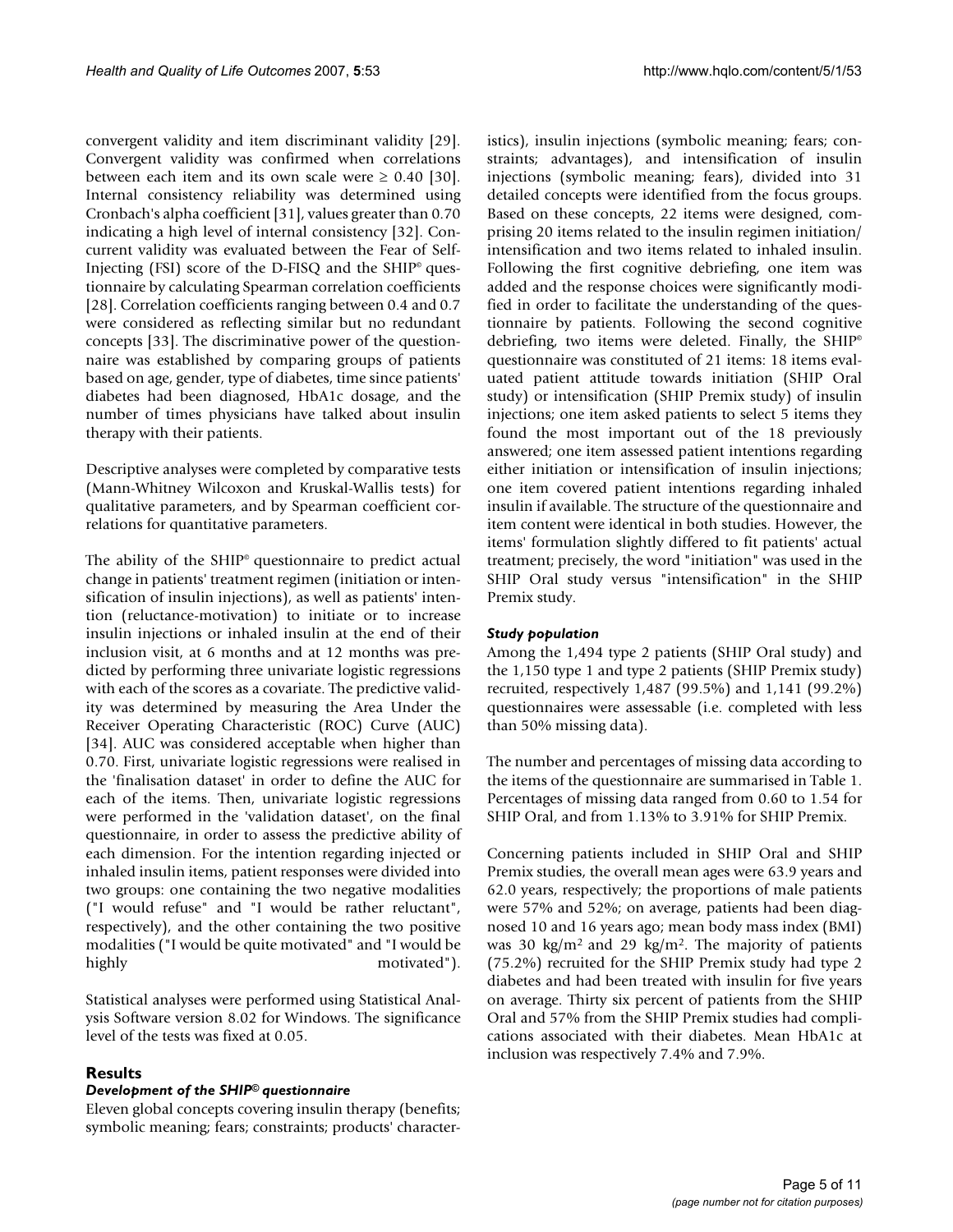#### *Patients' intentions and actual changes in treatment regimen*

As observed from the responses of patients treated with OHA to the questionnaire's item at the inclusion visit, the majority of patients (70%) would be "rather reluctant" to "reluctant" to start insulin injection; only 1.6% indeed started it at the end of their inclusion visit. A large majority of patients (83%) would have been "quite motivated" to "highly motivated" to initiate an insulin treatment if inhaled. Ninety-six percent of patients who were favourable to injected insulin were also favourable to inhaled insulin. Concerning the SHIP Premix study, 63% of patients were "quite motivated" to "highly motivated" to increase the number of insulin injections. Again, a large majority of patients (81%) would have been motivated to increase their insulin therapy treatment if inhaled insulin was available. At the end of their inclusion visit, 40% of these patients had a change in their insulin treatment, but only 13% corresponded to an increased number of injections.

Of all patients treated with OHA ( $n = 1,487$ ), only 24 did indeed initiate insulin injections at baseline. At the 6 month follow-up visit, 98 additional patients joined the group of patients already injecting insulin, and 57 additional patients initiated insulin injections at the 12 month follow-up visit, thus resulting in a total of 179 patients (12% of the total cross-sectional population) having started insulin injections by the end of the 12 month study. 1,043 patients were reluctant to initiate an insulin treatment by injection, and 247 to initiate inhaled insulin therapy. Of patients already treated by insulin injection ( $n = 1,141$ ), 143 increased their number of injections at the end of the inclusion visit; at the 6-month visit, 25 decreased the number of injections, while 70 additional patients increased them, resulting in 188 patients having increased the number of injections. Of these 188 patients, 67 patients increased the number of injections and 69 decreased them at the 12-month visit, thus resulting in a total of 186 patients (corresponding to 16% of the cross-sectional population) with an increased number of insulin injections by the end of the 12-month study. At this point, 427 patients were reluctant to increase the number of insulin injections and 198 were reluctant to increase their treatment even with inhaled insulin.

#### *Finalisation of the SHIP© questionnaire: item reduction*

The finalisation of the questionnaire was performed on the 'finalisation dataset' ( $n = 992$  for the SHIP Oral study and  $n = 761$  for the SHIP Premix study).

Based on a first PCA analysis with Varimax Rotation and MA that were performed separately on the questionnaire filled out at baseline, four items were eliminated as they displayed poor discriminant or convergent validity, had low predictive value, or were not adapted to patients under insulin therapy without OHA. Three factors comprising 14 items were identified from the PCA analysis: the first factor corresponded to items about patients' acceptance and motivation for insulin; the second factor contained items about patients' fears and constraints regarding insulin therapy; the third factor contained items about restraints and barriers patients perceived with insulin therapy.

# *Validation of the SHIP© questionnaire: scoring*

In order to validate the new structure of the questionnaire, second PCA and MA analyses were performed with the 'validation dataset'. The three factors and 14 items were confirmed, dealing with either insulin injection initiation (SHIP Oral study) or insulin injection intensification (SHIP Premix study). The three dimensions of the questionnaire were thus named respectively 1) 'acceptance and motivation', 2) 'fears and constraints' and 3) 'restraints and barriers' towards injection (Table 1).

Scoring of the SHIP<sup>®</sup> questionnaire was based on the standardised sum of the items within one dimension, giving a range from 0 (lowest level for the dimension assessed) to 100 (highest level). The distribution of SHIP<sup>®</sup> questionnaire scores from both SHIP Oral and SHIP Premix studies are shown in Table 2.

# *Instrument psychometric properties*

# *Construct validity*

The final structure of the SHIP<sup>®</sup> questionnaire was tested by performing PCA analysis followed by MA, which validated the division of the questionnaire into three dimensions. Item-dimension correlations were determined (Table 1). Correlations of each of the items with its own dimension were all higher than the threshold value of  $\geq$ 0.40. All items also satisfied the divergent validity criteria.

# *Internal consistency reliability*

Table 3 summarises the data of the  $SHIP<sup>°</sup>$  questionnaire completed by patients of the two cross-sectional studies at baseline. Cronbach's alpha coefficients were good and similar, ranging from 0.77 to 0.82 for the SHIP Oral study, and 0.74 to 0.81 for the SHIP Premix study.

# *Concurrent validity*

The correlation between the FSI score and the 'acceptance and motivation' dimension score of SHIP Premix was the weakest (Spearman coefficient = -0.18); correlation was higher and similar between FSI score and 'fears and constraints' and 'restraints and barriers' dimension scores in both studies (Spearman coefficients = 0.41 and 0.42, respectively).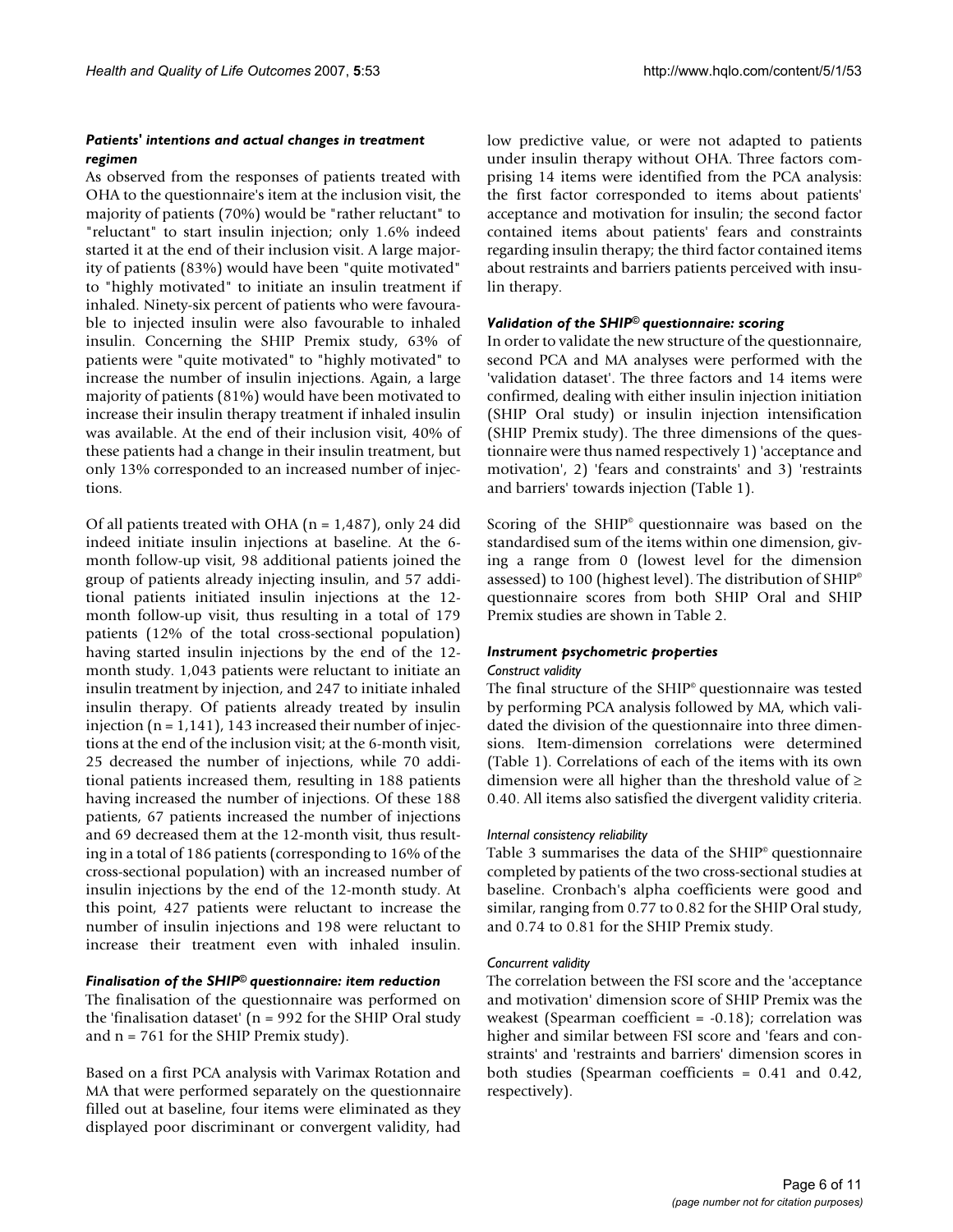#### *Predictive power of the SHIP© questionnaire scores*

Figures 2A and 2B represent the ROC curves drawn to predict patients' intentions regarding insulin initiation and actual change in treatment regimen for each dimension score at baseline. AUCs are summarised in Table 4. In the SHIP Oral study, AUC values of the 'acceptance and motivation' dimension and to a lesser extent, the 'fears and constraints' dimension, were the highest for predicting clinicians' decisions about insulin injection initiation and patients' intentions regarding insulin injection treatment at baseline. These values were lower than 0.70 at 6- and 12-month follow-up visits. Value of the 'restraints and barriers' dimension for predicting clinicians' decisions about insulin injection initiation was low at baseline, and slightly higher for predicting patients' reluctance to initiate insulin injection (0.62 and 0.72, respectively). Values to predict patients' reluctance regarding initiation of inhaled insulin were lower than 0.70 for all three dimensions.

In the SHIP Premix study, AUCs of the three dimensions were all lower than 0.70, ranging from 0.58 to 0.65, for assessing patients' switch to injection intensification at baseline and the two follow-up visits (Figures 3A and 3B and Table 4). Only the 'acceptance and motivation' and 'fears and constraints' dimensions showed fair ability to predict patients' intentions regarding insulin intensification, and the 'acceptance and motivation' dimension to predict attitude towards intensification if inhaled insulin was available.

*Scores of the SHIP© questionnaire according to specific subgroups* In the SHIP Oral study, the 'acceptance and motivation' score was significantly higher in men than in women (scores = 49 and 45, respectively;  $p = 0.013$ ) and in younger people ( $p = 0.006$ ), with scores decreasing in older subjects. On the contrary, 'fears and constraints' towards insulin therapy scores were significantly higher in women and increased significantly in older subjects. 'Restraints and barriers' scores were significantly higher in women and decreased in older patients. The 'acceptance and motivation' score was significantly higher in patients

**Table 2: Score distribution (± standard deviation) of each of the dimensions obtained from cross-sectional populations at baseline**

| Dimensions                     | SHIP Oral study (N<br>$= 1,487$ | <b>SHIP Premix study</b><br>$(N = 1, 141)$ |
|--------------------------------|---------------------------------|--------------------------------------------|
| 'Acceptance and<br>motivation' | $47.1 \pm 25.3$                 | $62.5 + 26.4$                              |
| 'Fears and<br>constraints'     | $69.3 + 24.9$                   | $58.2 + 28.2$                              |
| 'Restraints and<br>barriers'   | $35.5 + 28.6$                   | $23.5 + 25.4$                              |

**Table 3: Internal consistency reliability of the SHIP© questionnaire dimensions at baseline, in SHIP Oral (N = 1,478a) and SHIP Premix (N = 1,130b) studies, as measured by Cronbach's alpha**

| <b>Dimensions</b>              | SHIP Oral study | <b>SHIP Premix study</b> |
|--------------------------------|-----------------|--------------------------|
| 'Acceptance and<br>motivation' | 0.82            | 0.81                     |
| 'Fears and<br>constraints'     | 0.77            | 0.79                     |
| 'Restraints and<br>barriers'   | 0.78            | 0.74                     |

 $a N = 1,487-9$  due to missing data

 $b N = 1,141-11$  due to missing data







N=1,487, of which 1,043 were reluctant to initiate insulin injection at baseline

#### **Figure 2**

ROC Curve of the three scores about patients' attitude towards initiating insulin injection (A) and their intentions regarding insulin therapy (B) at baseline; ability of the questionnaire to predict type 2 diabetes patients' attitude and intentions regarding initiating insulin injection are deduced from the Area Under the Curve (AUC). AM, 'acceptance and motivation'; FC, 'fears and constraints'; RB, 'restraints and barriers'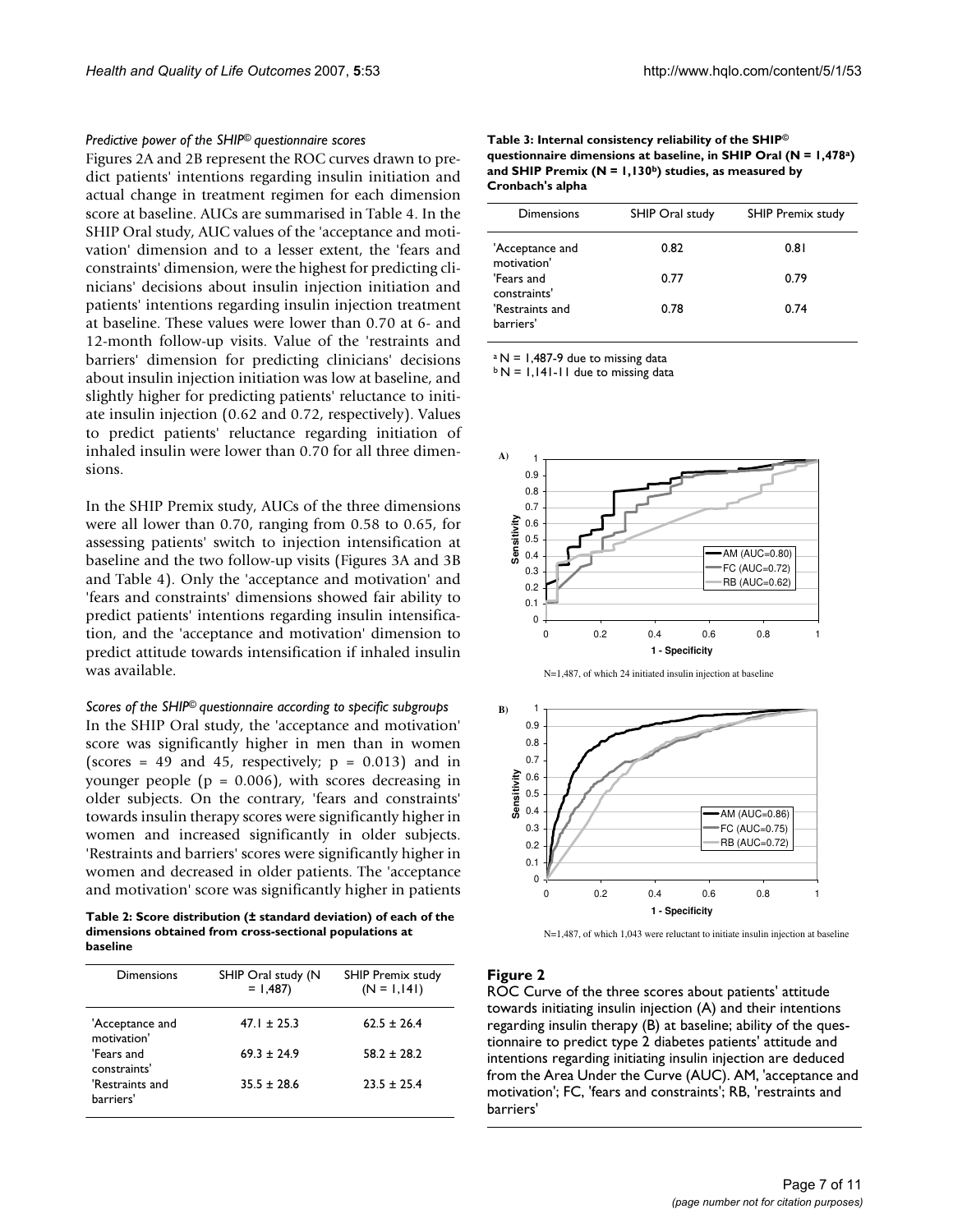|                                | SHIP Oral study/SHIP Premix study |                                                                                      |                               |                                                     |                                                   |  |  |
|--------------------------------|-----------------------------------|--------------------------------------------------------------------------------------|-------------------------------|-----------------------------------------------------|---------------------------------------------------|--|--|
| Dimensions                     |                                   | Clinician actual treatment decision regarding insulin initiation/<br>Intensification | Patients' intention regarding |                                                     |                                                   |  |  |
|                                |                                   |                                                                                      |                               | insulin injection<br>initiation/<br>intensification | inhaled insulin<br>initiation/<br>intensification |  |  |
|                                | Inclusion                         | 6 months                                                                             | 12 months                     | Inclusion                                           | <b>Inclusion</b>                                  |  |  |
| 'Acceptance and<br>motivation' | 0.80/0.65                         | 0.65/0.64                                                                            | 0.59/0.64                     | 0.86/0.86                                           | 0.65/0.72                                         |  |  |
| 'Constraints and fears'        | 0.72/0.62                         | 0.58/0.61                                                                            | 0.56/0.60                     | 0.75/0.78                                           | 0.60/0.68                                         |  |  |
| 'Restraints and<br>barriers'   | 0.62/0.58                         | 0.59/0.60                                                                            | 0.58/0.61                     | 0.72/0.65                                           | 0.57/0.63                                         |  |  |

**Table 4: Predictive power measured by the AUC of each dimension scores of the questionnaire in the SHIP Oral and SHIP Premix studies for patients' attitude and actual choice and behavioural intentions regarding insulin therapy**

recently diagnosed, and progressively decreased as the time since diagnosis increased. 'Fears and constraints' and 'restraints and barriers' scores did not show significant differences. When observed according to HbA1c dosage, none of the 3 dimension scores showed significant differences. 'Acceptance and motivation' scores were directly correlated to the answer given by patients about their intention regarding initiating insulin injections: as patients motivation increased, so did scores (scores = 31 and 43 for patients who "would refuse" and who "would be rather reluctant", respectively; scores = 67 to 75 for patients "quite motivated" to "highly motivated"). On the other hand, 'fears and constraints' and 'restraints and barriers' scores significantly decreased as patients' motivation increased (scores = 75 and 46 for patients who answered they "would refuse" to start injections; scores = 50 and 19 for "highly motivated" patients; p < 0.0001).

In the SHIP Premix study, 'acceptance and motivation' scores were significantly different according to patients' age, with the lowest score displayed by the youngest and oldest patients (i. e. 59 for < 40 years-old patients and 60 for  $> 70$  years-old;  $p = 0.023$ ). 'Restraints and barriers' scores were significantly ( $p < 0.0001$ ) different between age groups, and decreased with patients getting older. No significant difference was observed for the 'fears and constraints' scores. When compared according to the type of diabetes, type 1 patients had a lower 'acceptance and motivation' score than type 2 diabetes patients (scores of 59 versus 64, respectively;  $p = 0.01$ ). On the other hand, 'restraints and barriers' scores were higher for type 1 diabetes patients than for type 2 ( $p < 0.0001$ ; scores of 29 versus 22). 'Fears and constraints' and 'restraints and barriers' scores significantly ( $p < 0.05$ ) increased for patients who talked about insulin therapy with their physicians ('fears and constraints' and 'restraints and barriers' to injection scores = 57 and 21, respectively, for patients whose physicians never talked to them about insulin therapy; scores = 61 and 27, respectively for patients whose physicians talked to them several times). 'Acceptance and motivation' scores were not significantly different ( $p = 0.0916$ ). None of the three scores showed significant difference when compared to the groups based on HbA1 dosage. As in the SHIP Oral study, when compared to patients' responses to the item on intention regarding injection intensification, the 'acceptance and motivation' score was directly correlated to patients' level of motivation: the higher the patients' motivation, the higher the scores (scores = 33 and 48 for patients who "would refuse" and who "would be rather reluctant", respectively; scores = 72 to 81 for patients "quite motivated" to "highly motivated"; p < 0.0001). On the contrary, scores of 'fears and constraints' and 'restraints and barriers' to insulin therapy were inversely correlated: the lower the patients' motivation, the higher the score (scores = 71 and 34, respectively, for patients who answered they "would refuse" to start injections; scores = 42 and 18 for "highly motivated" patients; p < 0.0001).

# **Discussion**

The SHIP<sup>®</sup> questionnaire was developed in order to assess and predict patients' attitude, intentions and actual change in treatment regimen regarding insulin injection initiation/intensifications by identifying and evaluating factors defining patients' perception, both positive and negative, of insulin therapy and insulin injections in particular.

The questionnaire is concise, containing 14 items grouped into 3 dimensions that cover 'acceptance and motivation' (5 items), 'fears and constraints' (5 items), and 'restraints and barriers' (4 items). One item asked patients to indicate the 5 items they found the most important out of the 14 previously answered items. Two additional items eval-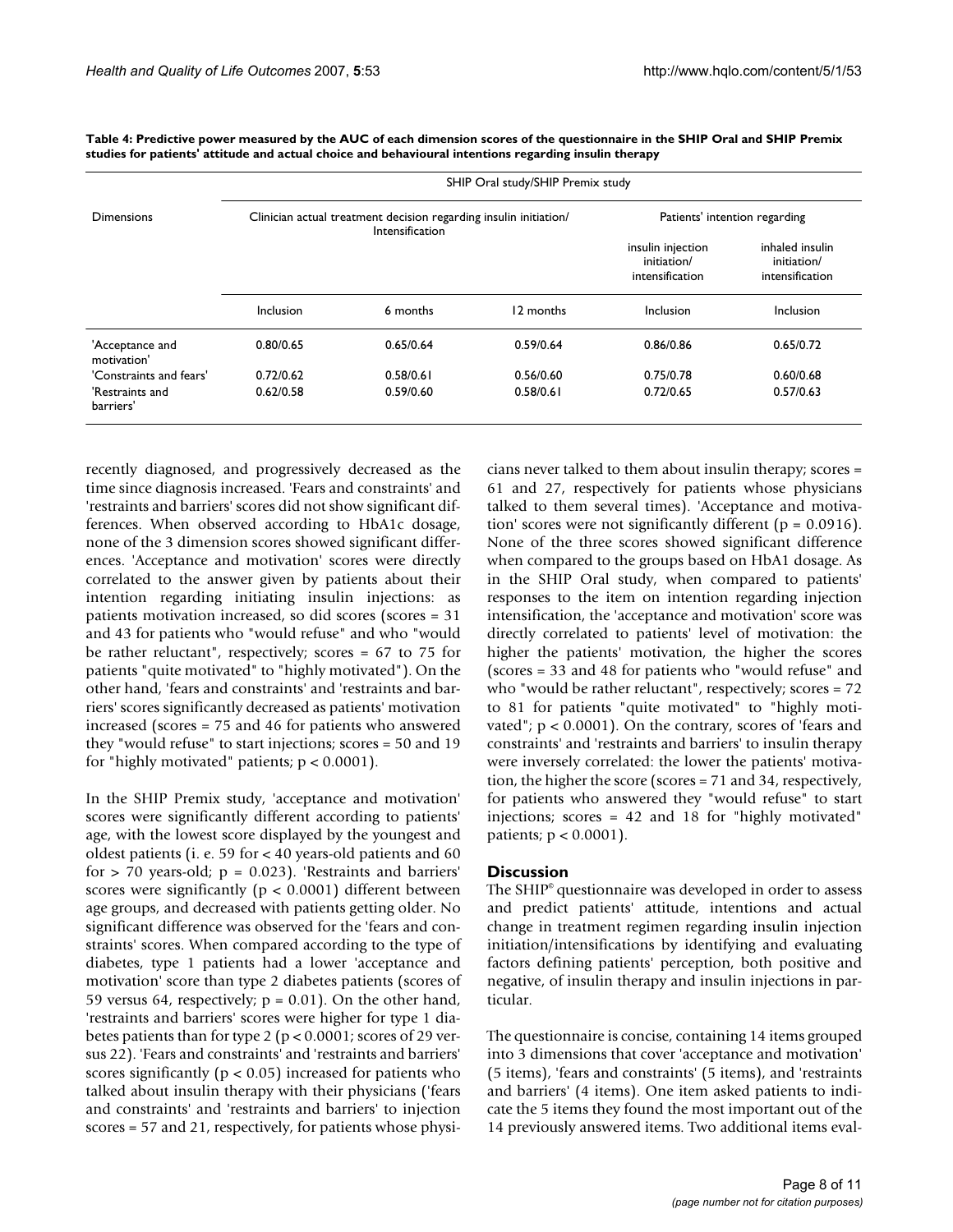

N=1,141, of which 143 intensified insulin injection at baseline



N=1,141, of which 427 were reluctant to intensify insulin injection at baseline

#### Figure 3

ROC Curve of the three scores about patients' attitude towards intensifying insulin injection (A) and their intentions regarding insulin therapy (B) at baseline; ability of the questionnaire to predict patients' attitude and intentions regarding intensifying insulin injection are deduced from the Area Under the Curve (AUC). AM, 'acceptance and motivation'; FC, 'fears and constraints'; RB, 'restraints and barriers'

uated patients' intentions regarding insulin initiation or intensification, either injected or inhaled. The development of the questionnaire followed a standardised and rigorous methodology [26,27], which ensured its good content and construct validity and its good acceptability. Item convergent and discriminant validity were satisfactory for all items, indicating that each of them assessed the concept of its own dimension without redundancy between dimensions. Internal consistency reliability of the dimensions proved to be excellent. The questionnaire showed good correlations but no redundancy between the concepts measured and the fear of self-injecting factor of D-FISQ [28]. Lastly, the SHIP<sup>®</sup> questionnaire showed ability to predict patients' intentions regarding insulin therapy as well as their actual change in treatment regimen, in the SHIP Oral study and to a lesser extent, in the SHIP Premix study.

Overall, the more recently diagnosed the diabetes, the more motivated the patients are to initiate insulin injections. Among them, men were more motivated than women, consistent with the higher level of restraints, fears and constraints that women referred to when facing such treatment. This suggested that women are probably more concerned than men about the image they give of themselves to others. Patient motivation and acceptance of the treatment were consistent with their attitude towards insulin injections, i.e. motivated patients presenting low restraints and fears had the highest positive attitude towards such treatment.

As expected, patients who were already receiving insulin injections were in large majority less reluctant to increase the number of injections than patients who were receiving treatment orally (70% versus 37%). This observation was directly reflected by the higher proportion of patients already treated by insulin injections who did indeed undergo insulin injection intensification compared to patients orally treated who did not initiate insulin injection, regardless the time of the study (13% versus 2% at baseline; 16% versus 8% after 6 months, 16% versus 12% after 12 months). These orally treated patients were highly concerned about the fears and constraints related to insulin injections, with 13% of them reporting they would be worried that their diabetes would get worse, that they would have more hypoglycaemic incidents, that they would feel more dependent, or that their treatment would get more complicated. Although to a lesser extent, same reasons were reported by patients who would later agree to increase the number of insulin injections. Similarly, twice more patients already treated with insulin injection would agree to increase their treatment if inhaled insulin was available, compared to patients treated with OHA (37% versus 17%, respectively).

Interestingly, in the SHIP Oral study, the 3 dimensions of the questionnaire were predictive of patients' intentions regarding insulin: the more motivated the patients and the lower their fears and the barriers, the less reluctant the patients were to initiate insulin injection. In the same way, at baseline, the level of motivation and fears predicted the intentions of patients already treated with insulin injections regarding an increased number of injections. In the SHIP Premix study, the questionnaire was not predictive of patients who actually underwent an increased number of injections. Restraints and barriers were good predictive criteria of patients' intentions regarding initiation of insulin injections but in contrast, could not predict their intentions regarding treatment intensification. One could propose that at the inclusion visit, patients who were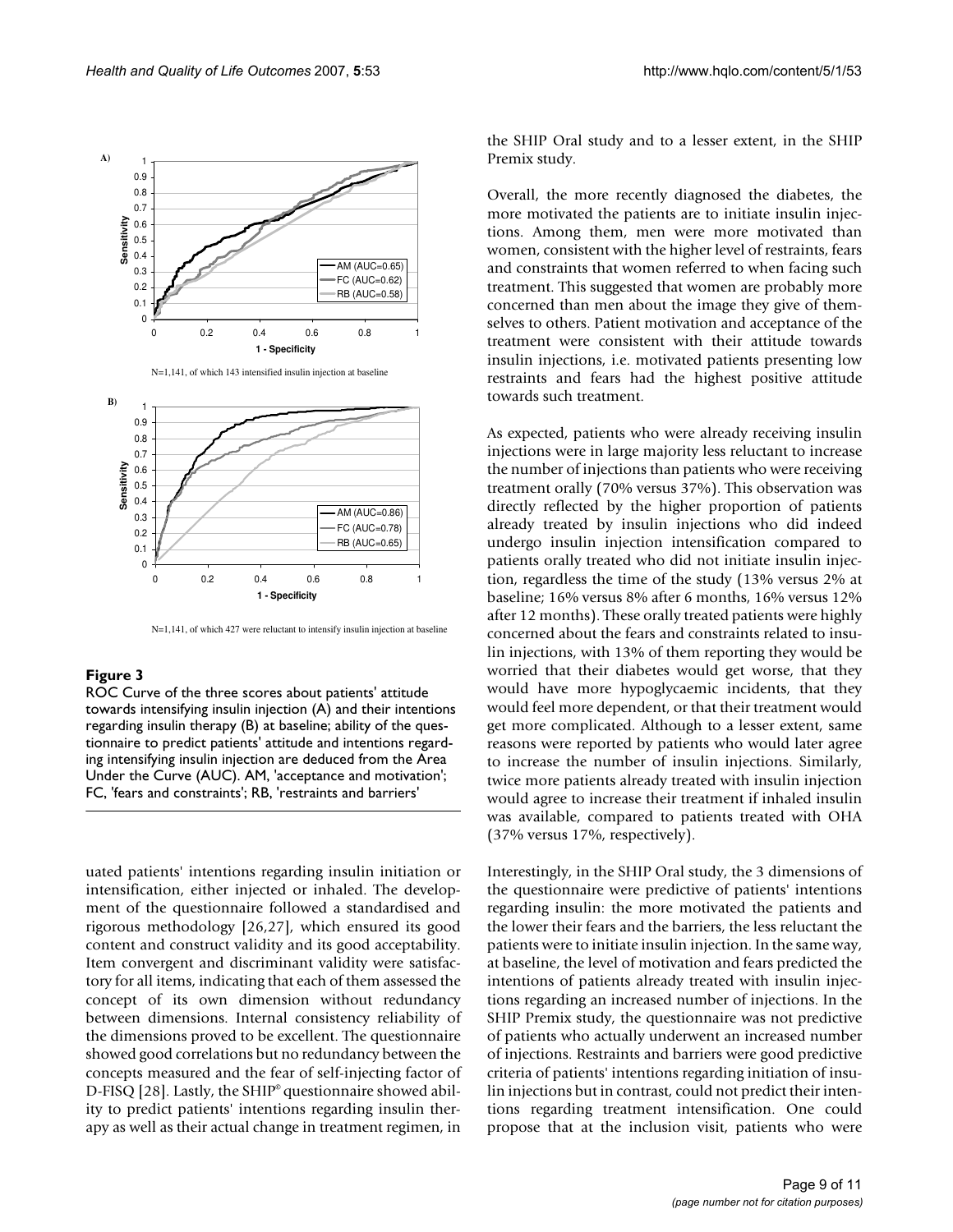already convinced or were about to be convinced, were highly motivated to start/intensify insulin injection; on the contrary, patients who were the most worried about insulin treatment were not motivated, and indeed did not start/intensify insulin injections, and required more interactions with their physicians. That is, in order for patients to change to and fully accept a new treatment, the most important concern is for them to be convinced. At 6- and 12-month visits, patients have had time to think about insulin injection treatment and be "mentally prepared" for it. Thus, patients' responses at baseline no longer reflect their actual state of mind 6 or 12 months later. Furthermore, patients' medical status may have evolved, resulting in a physician's decision that differs from patients' intentions at their first visit. The 'restraints and barriers' dimension was not predictive of the treatment eventually administered, even at baseline. This further confirmed that in order to trigger patient decision, physicians should particularly insist on the positive aspects of an efficient treatment, as patients essentially need to be convinced. The slightly higher predictive ability of the questionnaire in the SHIP Premix study compared to that in the SHIP Oral study could be explained by the fact that patients who receive insulin injections are already familiar with this mode of administration; in contrast, patients in the SHIP Oral study are insulino-naïve, and therefore lack information about the advantages and inconveniencies of such treatment.

Altogether, these observations on patient attitude, intentions, and behaviour towards insulin treatment follow and share features of the Theory of Planned Behaviour model, a theory from social psychology field [35-37]. According to this theory, behavioural intention is a good proximal measure of actual behaviour, and in order to predict a person's behavioural intention, information on 'attitude' (i.e. whether a person is in favour of doing 'it'), 'subjective norms' (i.e. how much a person feels social pressure to do 'it') and 'perceived behavioural control' (i.e. whether the person feels in control of the action) is required. By allowing this information to be assessed, the SHIP<sup>®</sup> questionnaire provides good basis for further identifying how patients' management at an individual or collective level could help to influence their behaviour, as well as for facilitating clinicians' decision to switch a patient's treatment to insulin or to increase insulin doses whenever required. The impact of its use to support improved communication and care needs to be evaluated in a specific study.

Concerning inhaled insulin, the SHIP<sup>®</sup> questionnaire did not demonstrate convincing findings in its ability to help predict patients' intentions in any of the studies. However, as already observed in previous work [17], it is interesting to note that patients, regardless of their type of diabetes and insulin therapy, would be very much in favour of inhaled insulin if this were available.

# **Conclusion**

The design of this present study (i.e. large population samples and long time period), the rigorous methodology used to develop the questionnaire, the characteristics of its structure and clinical content, and the properties of the instrument make the  $SHIP<sup>°</sup>$  questionnaire a good candidate for further validation of its use in clinical practice. Larger studies with specific population settings and reallife studies will be useful to validate and confirm its place in everyday and clinical practice [38].

The SHIP<sup>®</sup> questionnaire is a reliable and valid instrument that is promising for assessing the intentions of type 1 and type 2 diabetes patients regarding insulin therapy, and the reasons for their behaviour. The questionnaire demonstrates ability to predict actual change in treatment regimen in the short term, and confirms the importance of patient-physician communication in treatment decision in diabetes. The SHIP<sup>®</sup> questionnaire would thus be a helpful tool for physicians to interact and communicate with their patients.

# **Copyrights**

The SHIP<sup>®</sup> questionnaire is protected by copyright with all rights reserved by Pfizer. Do not use without permission. For information on, or permission to use the USP<sup>®</sup>, please contact the Mapi Research Trust, 27 rue de la Villette 69003 Lyon, FRANCE. Tel: +33 (0) 472 13 65 75 - E-mail: trust@mapi.fr - website: www.mapi-research.fr.

### **Acknowledgements**

This work was supported by an unrestricted grant from Pfizer. We would like to thank Valérie Bosch and Juliette Meunier (Mapi Values, Lyon, France) for the statistical analyses. We would also like to thank Antoine Regnault (Mapi Values, Lyon, France) for his reviewing and insights. Lastly, we thank Nicola Barnes (Mapi Values, Lyon, France) for advice and review of language.

#### **References**

- 1. Ricordeau P, Weill A, Vallier N, Bourrel R, Fender P, Allemand H: **[\[Epidemiology of diabetes in metropolitan France\].](http://www.ncbi.nlm.nih.gov/entrez/query.fcgi?cmd=Retrieve&db=PubMed&dopt=Abstract&list_uids=11011236)** *Diabetes Metab* 2000, **26 Suppl 6.:**11-24.
- 2. Wild S, Roglic G, Green A, Sicree R, King H: **[Global prevalence of](http://www.ncbi.nlm.nih.gov/entrez/query.fcgi?cmd=Retrieve&db=PubMed&dopt=Abstract&list_uids=15111519) [diabetes: estimates for the year 2000 and projections for](http://www.ncbi.nlm.nih.gov/entrez/query.fcgi?cmd=Retrieve&db=PubMed&dopt=Abstract&list_uids=15111519) [2030.](http://www.ncbi.nlm.nih.gov/entrez/query.fcgi?cmd=Retrieve&db=PubMed&dopt=Abstract&list_uids=15111519)** *Diabetes Care* 2004, **27:**1047-1053.
- 3. Turner RC, Millns H, Neil HA, Stratton IM, Manley SE, Matthews DR, Holman RR: **[Risk factors for coronary artery disease in non](http://www.ncbi.nlm.nih.gov/entrez/query.fcgi?cmd=Retrieve&db=PubMed&dopt=Abstract&list_uids=9549452)[insulin dependent diabetes mellitus: United Kingdom Pro](http://www.ncbi.nlm.nih.gov/entrez/query.fcgi?cmd=Retrieve&db=PubMed&dopt=Abstract&list_uids=9549452)[spective Diabetes Study \(UKPDS: 23\).](http://www.ncbi.nlm.nih.gov/entrez/query.fcgi?cmd=Retrieve&db=PubMed&dopt=Abstract&list_uids=9549452)** *BMJ* 1998, **316:**823-828.
- 4. Hogan P, Dall T, Nikolov P: **[Economic costs of diabetes in the](http://www.ncbi.nlm.nih.gov/entrez/query.fcgi?cmd=Retrieve&db=PubMed&dopt=Abstract&list_uids=12610059) [US in 2002.](http://www.ncbi.nlm.nih.gov/entrez/query.fcgi?cmd=Retrieve&db=PubMed&dopt=Abstract&list_uids=12610059)** *Diabetes Care* 2003, **26:**917-932.
- 5. Ricordeau P, Weill A, Vallier N, Bourrel R, Fender P, Allemand H: **[\[The cost of diabetes in metropolitan France\].](http://www.ncbi.nlm.nih.gov/entrez/query.fcgi?cmd=Retrieve&db=PubMed&dopt=Abstract&list_uids=11011237)** *Diabetes Metab* 2000, **26 Suppl 6.:**25-38.
- 6. The Diabetes Control and Complications Trial Research Group: **[The](http://www.ncbi.nlm.nih.gov/entrez/query.fcgi?cmd=Retrieve&db=PubMed&dopt=Abstract&list_uids=8366922) effect of intensive treatment of diabetes on the development [and progression of long-term complications in insulin](http://www.ncbi.nlm.nih.gov/entrez/query.fcgi?cmd=Retrieve&db=PubMed&dopt=Abstract&list_uids=8366922)[dependent diabetes mellitus.](http://www.ncbi.nlm.nih.gov/entrez/query.fcgi?cmd=Retrieve&db=PubMed&dopt=Abstract&list_uids=8366922)** *N Engl J Med* 1993, **329:**977-986.